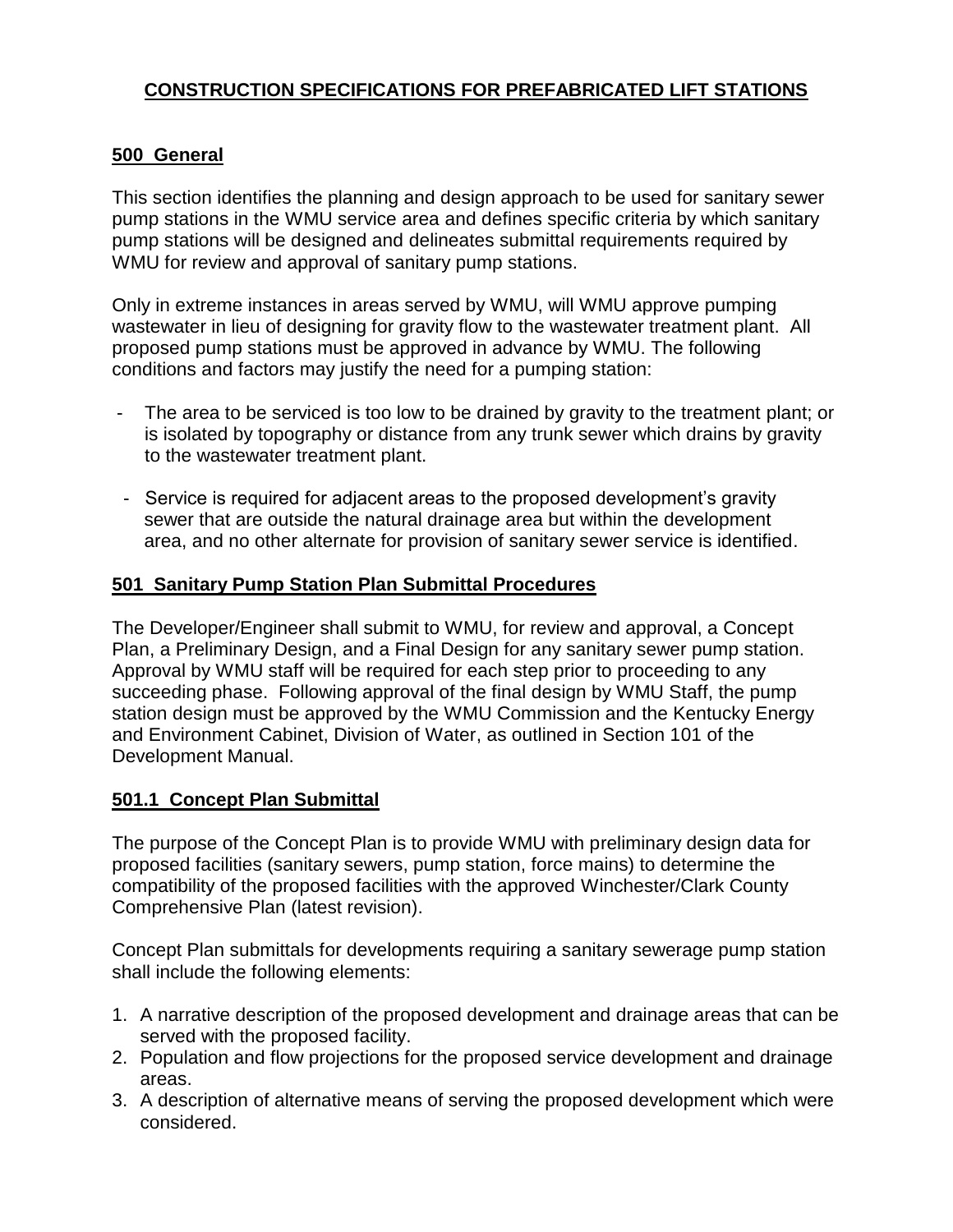- 4. A recommended plan for the provision of sanitary sewer service to the area, including connection to existing facilities. The recommended plan should include preliminary drawings to illustrate the proposed facilities.
- 5. A description of how the proposed pump station will be eliminated if the proposed pump station is not shown as a permanent pump station in the Sewer Master Plan.
- 6. Description of existing facilities and a narrative about the impact of the proposed facilities on existing infrastructure.

# **501.2 Preliminary Plans**

During the preliminary design phase, the proposed pumps, motor control system, hoist systems, valves, valve control devices, hatch openings, and method of construction shall be discussed with WMU. Brochures shall be submitted for recommended items.

The design Engineer shall also discuss with WMU the housing structure, if required, before design drawings are prepared. The superstructure shall be designed functionally to provide ease in installation and removal of equipment. The exterior of the building shall be compatible with the neighborhood.

Necessary surveys and site inspection shall precede preparation of the design plans. The plans shall show the general layout of the site, sewers, force main, wet well, , equipment, valves, sluice gates, backup generators, telemetry, controls and access arrangements. Cross sections shall show the elevations of functional components, equipment, piping and floors, and dimensions of concrete elements. Plans and elevations of the superstructure shall show the architectural treatment of the surface. The general layout of power and pump controls, lighting, heating and ventilating equipment shall also be shown. The design plans shall be accompanied by hydraulic and other computations necessary to support the design, pump operating curves, and control equipment functional characteristics. Outline specifications describing all equipment, controls and method of excavation, and dewatering and construction shall be submitted at this time, along with a list of patented articles for which no alternatives are contemplated.

The design plans shall also include provisions for easy elimination of the pump station in the future, if WMU decides there is such a possibility.

The future elimination provisions shall include but are not limited to the following:

- A manhole just upstream of the pump station.
- The manhole shall include a sanitary sewer stub with a plug, ready for future connection to a gravity sanitary sewer.
- Stop plank grooves in the force main at least 12 inches upstream of the outlet pipe feeding the pump station. When the pump station is eliminated, the space between stop planks and manhole wall will be filled with a concrete plug.

## **502 Sanitary Pump Station Plan Submittal Procedures**

Sanitary Sewer Pump Station Submittals shall comply with the provisions as outlined in Section 100 and Section 300 of this manual.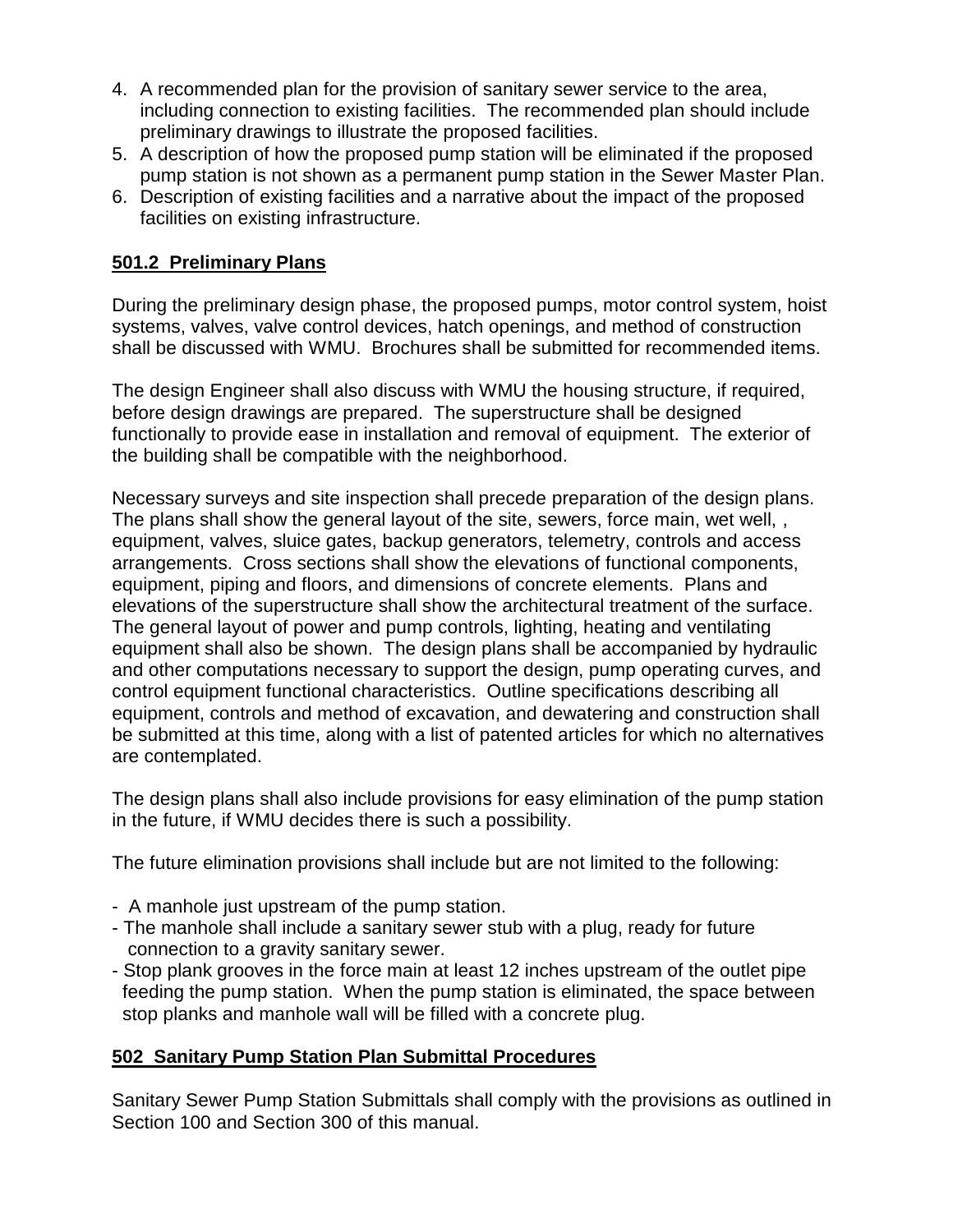# **502.1 Final Design Plans and Specifications**

The final plans shall detail all structural members, piping, valves, gates, equipment supports, site work, wiring, controls, and all parts of the work. Details of pumps, motors and components of controls may be omitted from the plans if unusually complex, and if fully described in the specifications. The pumping station design data shall be shown on the final plans.

The plans and specifications shall leave the choice of construction methods to the contractor, but shall include criteria for a possible sequence of excavation, design of sheet piling or caisson, if required, and control of ground water.

The final design submittal shall include population and flow projections and calculations.

- 1. Wet well calculations.
- 2. Force main calculations.
- 3. Pump selection criteria
- 4. Pump curve/system curves in feet of total dynamic head versus flow in gallons per minute with the following labels:
	- Pump Curve; Single Pump Operation Curve; Two Pump Operation Curve; Three Pump Operation Curve (if applicable)
	- Design Point(s)
	- Operating Points(s)
	- Operating Envelope.
	- Shutoff head shall be included where it will be a controlling point.
- 5. Total hydraulic efficiency at operating point(s).
- 6. Pump cycle time.
- 7. Valve configuration.
- 8. Float setting calculations.
- 9. Buoyancy calculations.
- 10.Force main pressure and water hammer calculations.
- 11.Odor control calculations and/or assumptions along with mitigation measures if appropriate.
- 12.Electrical calculations and power requirements.
- 13.Determinations for air-release and/or combination air/vacuum release valves.
- 14.Site plan showing details of site access, electrical utility pole or service rack location.
- 15.Projected annual cost to operate and maintain the pump station.

## **503 Design Approach**

The proposed construction or expansion of sanitary pump stations shall be in compliance with the approved 2012 Facilities Plan and the Sanitary Sewer Master Plan.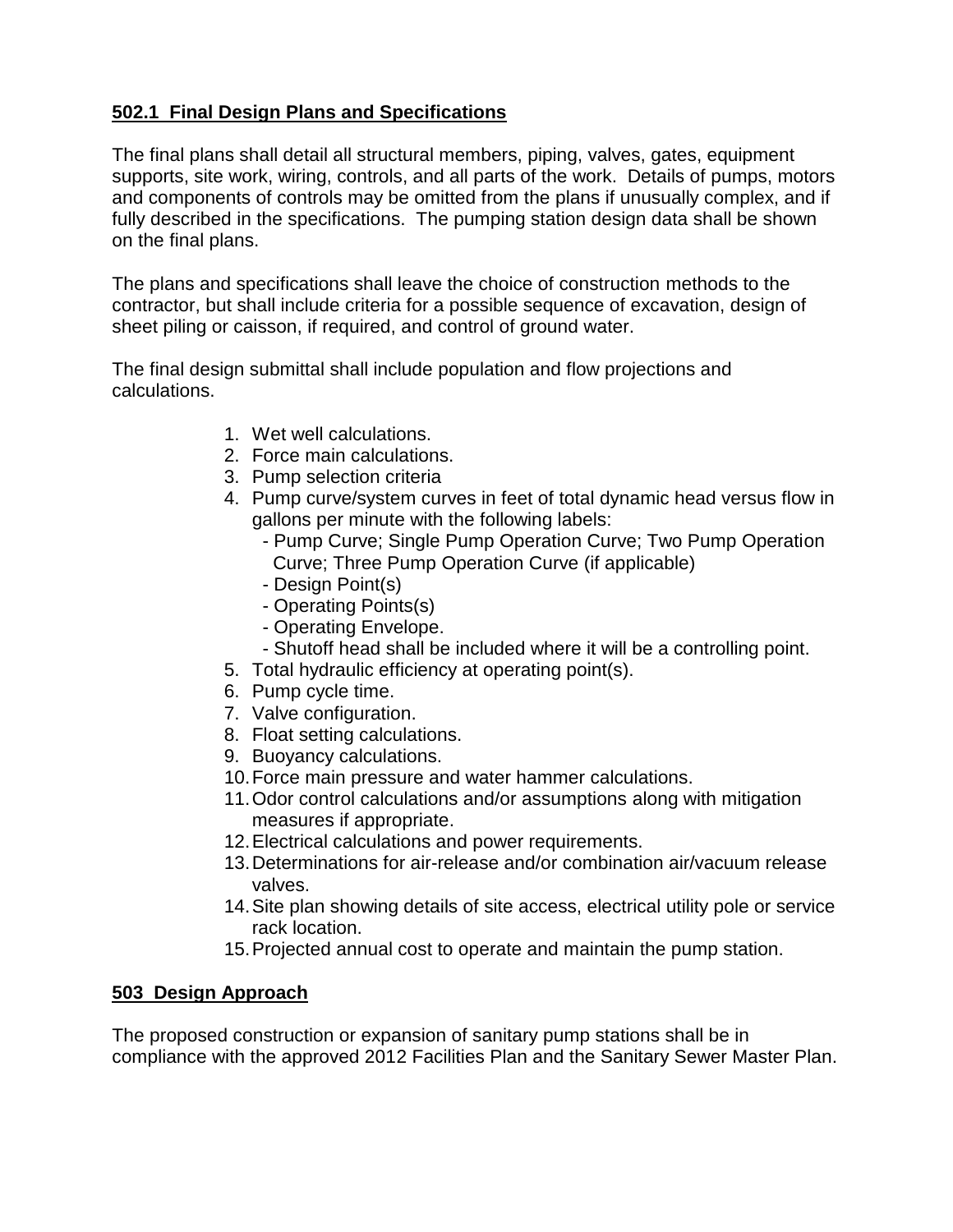Prior to construction of sanitary pump stations, the design documents must receive the approval of the Winchester Municipal Utilities Commission and the Kentucky Energy and Environment Cabinet, Division of Water, as outlined in Section 101 of this Manual.

All submittals must be stamped and signed by a Professional Engineer currently registered in the Commonwealth of Kentucky.

# **504 Design Criteria**

#### **Definitions**

- 1. Population Equivalents (PE) The population number determined by dividing the total anticipated flow from all zoning classifications in the watershed by 120 gallons.
- 2. Average Daily Flow Population Equivalent number times 120 gallons.
- 3. Average Flow Rate Average Daily Flow divided by 1,440.
- 4. Peak Hourly Flow Rate Average Flow Rate X Peaking Factor.
- 5. Peaking Factor A factor determined by the Ten States Standards' expression  $Q_{peak}=(18+\sqrt{P})/(4+\sqrt{P})$ , where P= population of the sanitary sewer pump station service area in thousands of population equivalents.

#### General

Population and flow projections for developed and undeveloped areas which are used to design sanitary pump stations shall be as defined in the Sanitary Sewer Master Plan and the Winchester/Clark County Comprehensive Plan.

For instances where the Winchester/Clark County Comprehensive Plan are undefined or long range, the Design Engineer will prepare population projections which will be subject to review and approval by WMU.

Pump stations shall be of the dual wet well type utilizing submersible pumps. They shall operate automatically under normal conditions but be capable of manual control. Where pump station locations are not based on ultimate development of the drainage basin, they shall be planned and designed for ease of future elimination.

Precast concrete or cast-in place concrete wet wells are acceptable.

Design shall be based on an average daily flow of 120 gallons/capita/day with a peaking factor as determined by the Ten States Standards' expression  $Q_{peak}=(18+\sqrt{P})/(4+\sqrt{P})$ , where P= population of the pump station service area in thousands of per capita equivalents. The minimum cycle time shall be 7 and 1/2 minutes based on the average flow of 120 gallons/capita/day.

The pumps shall be sized such that, with any one pump out of service, the remaining pump(s) will handle the peak hourly flow rate.

The pump station shall be raised so that a 2-foot minimum freeboard shall be maintained above the 100-year flood, if in a flood plain, or two feet above the local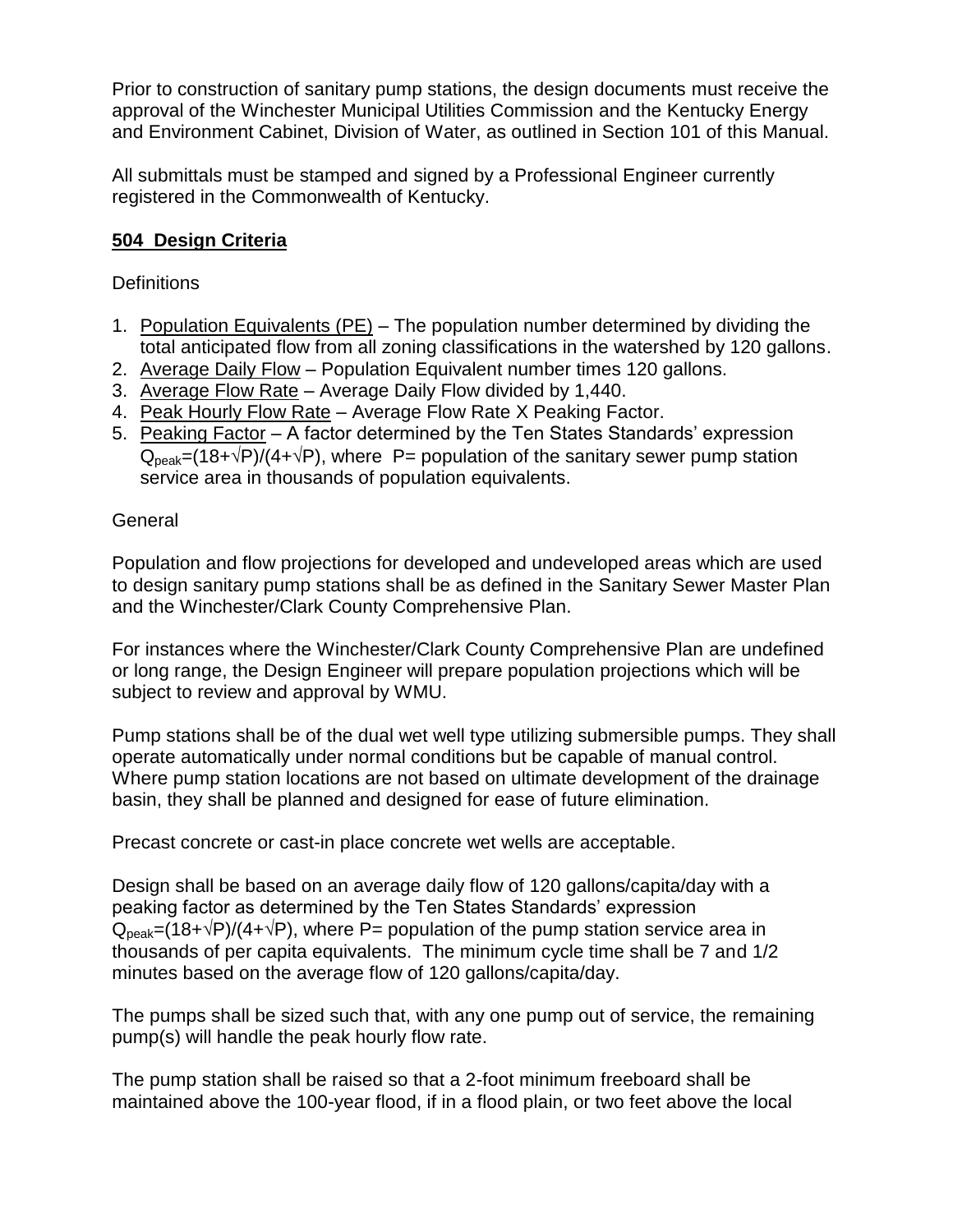surface water flow of a 100-year frequency storm. In either case, the pump station shall be sealed to provide maximum protection against flooding.

All gate and check valves shall be installed horizontally in a shallow concrete vault next to the wet well, which shall meet the same elevation and sealing requirements. The arrangement shall provide for easy access to the equipment to facilitate the maintenance work required. Valve vaults are confined spaces, and therefore require adequate means for ingress and egress, including ladders and hatches of sufficient size, as well as automatically activated ventilation of sufficient quantity to comply with OSHA requirements.

Pump station discharge flow monitoring shall be provided by means of a full diameter magnetic flow meter mounted in the force main. The output values, both flow rate in gallons per minute and total flow, of the magnetic flow meter shall be transmitted to a display installed in the pump control cabinet.

The magnetic flow meter shall be installed in a separate concrete vault, downstream of the valve vault, with the output display in the control panel.

The pump station design shall include the necessary accessories such as slide guide rails, lifting chains, and a portable hoist for lifting the pumps and/or valves. A socket for the portable hoist will be provided in both the wet well tops and the valve vault tops.

An access hatch with hinged cover, including a locking device shall be provided for each wet-well and the valve vault.

An above grade structure may be included in the design to house the pump control centers and other equipment. For smaller pump stations, the above grade structure may be eliminated, but the pump control centers must be designed for outdoor service (NEMA 4X stainless steel, minimum). Should conditions require a higher rating for the pump control center enclosure, WMU will advise the developer/engineer of such requirement during the review process.

All pump stations shall be surrounded by a 6-foot high chain link security enclosure, with a minimum 12-foot entrance gate. The entrance gate shall be located to provide access for a boom truck to reach the wet wells. All of the ground surface within the enclosure fence shall be at an elevation of one foot above the 25-year flood elevation, if in a flood plain, or one foot above the local surface water flow of a 25-year frequency storm. The entire area inside the security fencing shall be paved with bituminous concrete pavement.

A paved access road with a minimum width of 12 feet and a turn-around to accommodate an AASHTO SU design vehicle will be provided to the pump station, with a minimum surface elevation equal to the elevation inside the station fenced area.

The pump station shall be provided with water service. For all stations, backflow preventers shall be installed to prevent possible cross connections.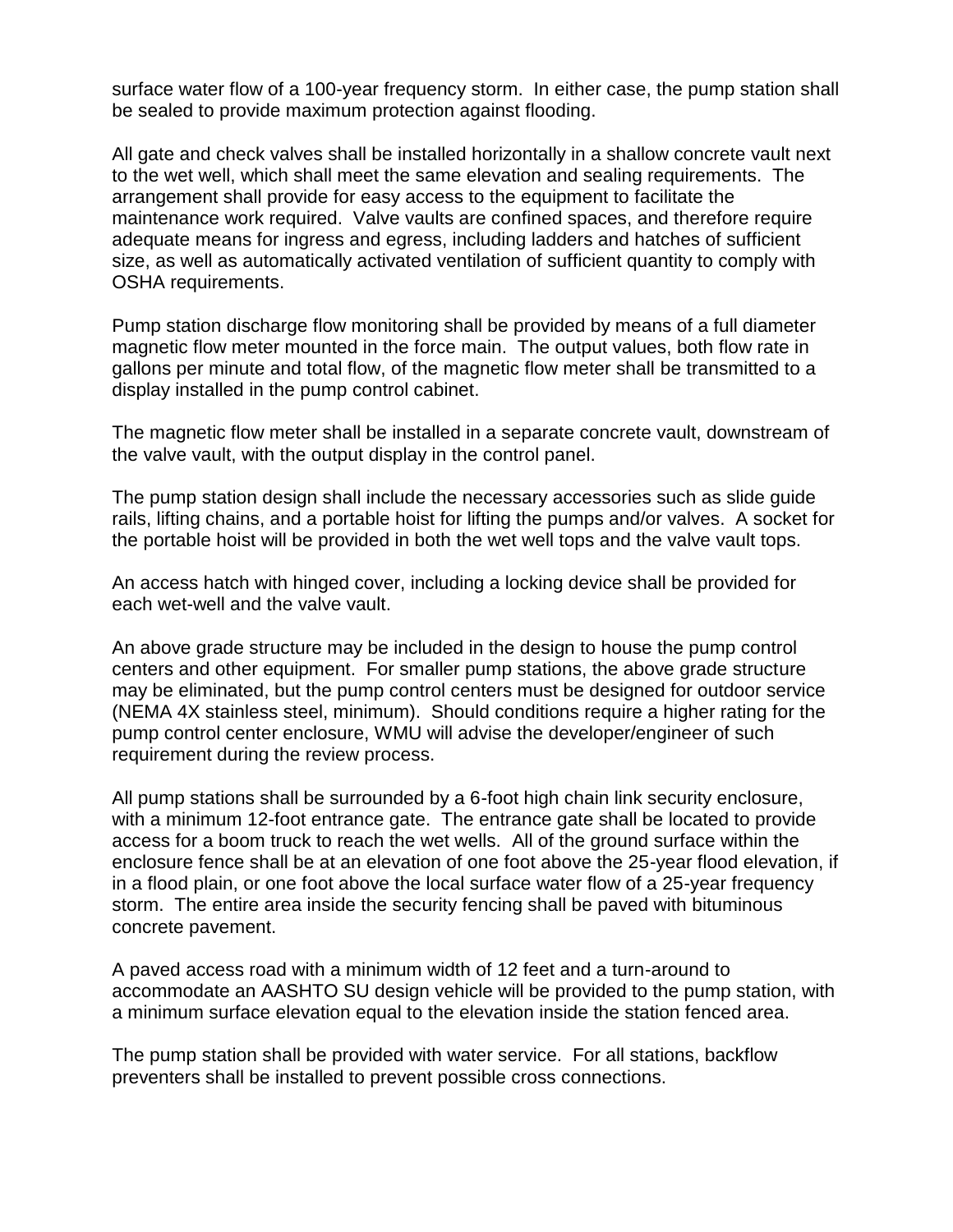All pump station designs shall comply with all regulatory codes, such as electrical, sanitary, safety and plumbing.

Any deviations from the above criteria shall be submitted to WMU for review and approval.

## **505 Wet Well Design**

Wet wells shall be designed for the ultimate peak flow of the drainage basin, or portion thereof, which the pump station will serve. Each of the dual wet wells shall be designed to provide the necessary control levels for adequate pump cycle times and starting and stopping of units for a 7 and 1/2 minute minimum cycle time with one wet well out of service. Maximum detention time in the wet well shall average no more than 30 minutes without provision for odor control.

Minimum wet well volume between starting and stopping levels for a pump can be calculated from the following approximate equation:

*Volume = 1/4 pump output x cycle time*

Detention times for both initial average flow and ultimate average flow conditions shall be computed.

Wet well volume and sizing shall be based on a drawdown range of 4 feet.

The wet well bottoms shall have a horizontal area no greater than necessary for proper installation and function of the pumps. The floor of the wet well shall slope upward from the horizontal areas at a minimum slope 60 degrees. Filler volumes shall be deducted in determining the effective wet well volume.

There shall be provided a 6-foot diameter conjunction manhole to provide flow splitting upstream of the wet well. All gravity flows to the pump station shall pass through this manhole prior to entering the wet well. Each of the two outlet pipes of the conjunction manhole shall be provided with a wheel operated slide gate to isolate the flow to either of the wet wells.

Between the conjunction manhole and the wet wells of large pump stations (over 750 GPM) there shall be a self-cleaning bar screen with bars spaced with 1/2-inch clear openings. A platform at the bar screen level shall be sized to allow room for cleaning of the bar screen, removal of screenings and access to floats, etc. For small stations, a ladder will be considered; however, for stations in excess of 2500 GPM, a staircase will be required. Where a screening facility is provided, the isolation valves for the wet wells shall be located at the outfall of the screening facility.

For stations in excess of 2500 GPM, a split screening well with a gate between the walls and two self-cleaning bar screens will be provided. Screening grinders may also be used, with WMU permission, with each grinder unit sized to accommodate the maximum flow.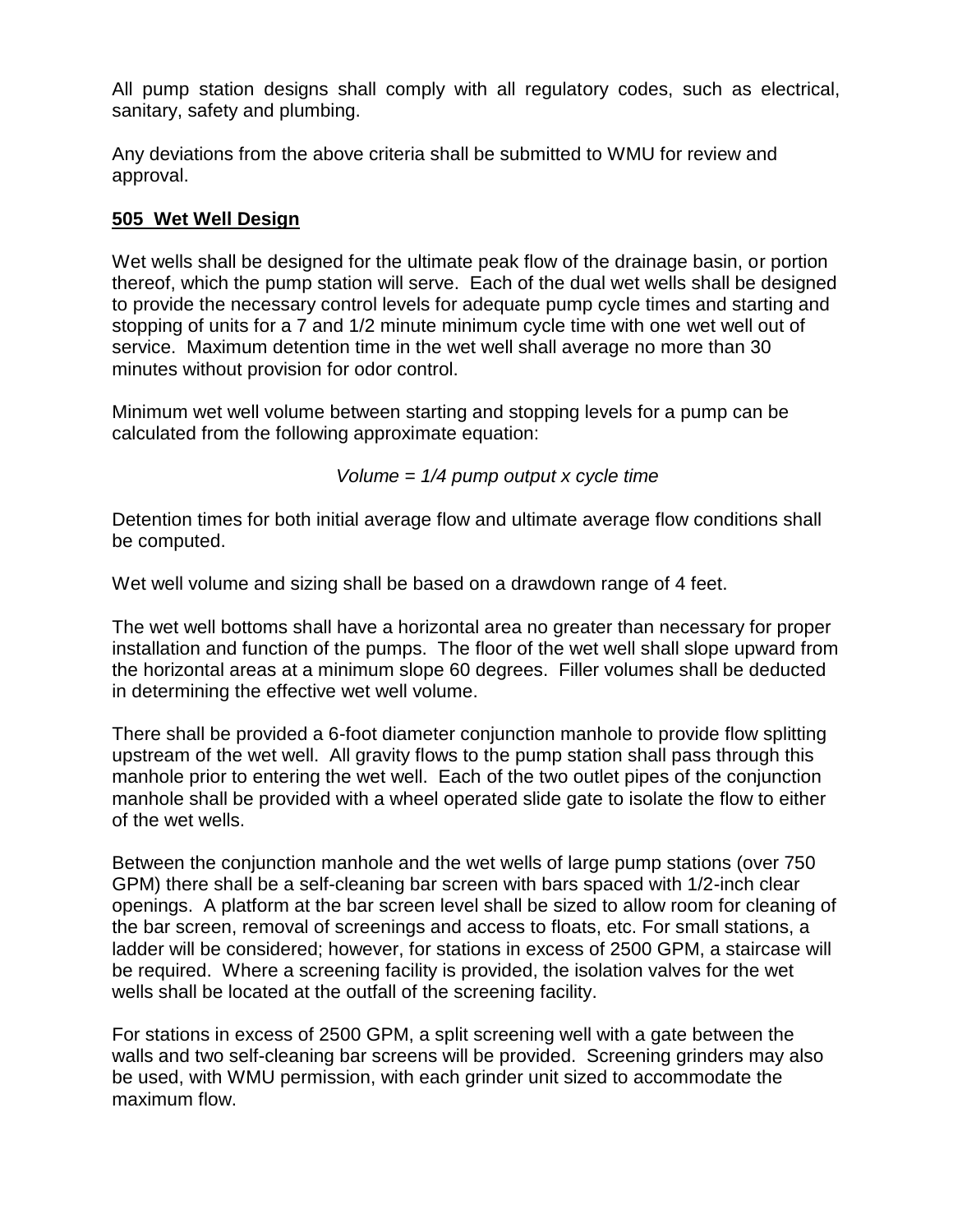#### **506 Force Main Design**

Force mains shall be designed for ultimate peak flow conditions with a cleansing velocity rate of at least 2 fps and checked for initial and ultimate peak flow conditions to insure the velocity ranges.

Pipe material for force mains shall be as addressed in Section 303 of this manual. Sewage combination air release valves shall be provided at all high points in the force main to prevent air locking. Long horizontal runs and increases in slope may require air/vacuum and/or air release valves. Cleanout facilities shall be provided at low points in the force main and wherever else WMU shall deem necessary.

Thrust restraints and blocks shall be provided at bends. For slopes of 20 percent or greater, anchors shall be provided at each joint or at 20 foot intervals, whichever is lesser. A flexible through-wall connector shall be used at pipe penetrations through structures to allow for differential settlement.

The following design values shall be used for computing the force main friction losses based on the Hazen-Williams equation. The method of thrust restraints shall be approved by WMU.

| <b>JVIII III IIUIIII</b> FIN <del>C</del>                                                  | – 7 11161100                                          |  |
|--------------------------------------------------------------------------------------------|-------------------------------------------------------|--|
| 1. Roughness Coefficient<br><b>HDPE</b> pipes<br>D.I., epoxy lined pipe<br><b>C900 PVC</b> | $= 140$<br>$= 120$ (checked at 140 and 90)<br>$= 150$ |  |
| $\bigcap$ $\bigcup_{n=1}^{n}$ $\bigcup_{n=1}^{n}$                                          | $0.015$ $0.025$                                       |  |

*Minimum Pipe Size = 4 inches*

*2. Velocity Range = 2.0 to 5.0 fps (velocities outside this range must be approved by WMU)*

## **507 System Head Curve**

The system head curve is a plot of the discharge through a pipe system of a given size against the head losses as a result of friction in that pipe system. Selection of pump size shall be based on static head and total dynamic head. The design operating point is at the intersection of the pump curve and the system curve. The pump shall have an impeller size such that the shut-off head exceeds the pumping head at  $Q_{peak}$ .

Static head or static pressure  $(h_s)$  shall be based on the mid-point of lead pump on/off, as follows:

 $h_s$  (Elevation of highest pt. in the force main) - (Mid-pt. elevation of lead pump on/off)

Fittings and valves shall be converted to equivalent lengths of force main to compute pump station and force main friction losses.

Friction losses ( $h_i$ ) in the force main shall be computed according to the following variation of the Hazen-Williams formula: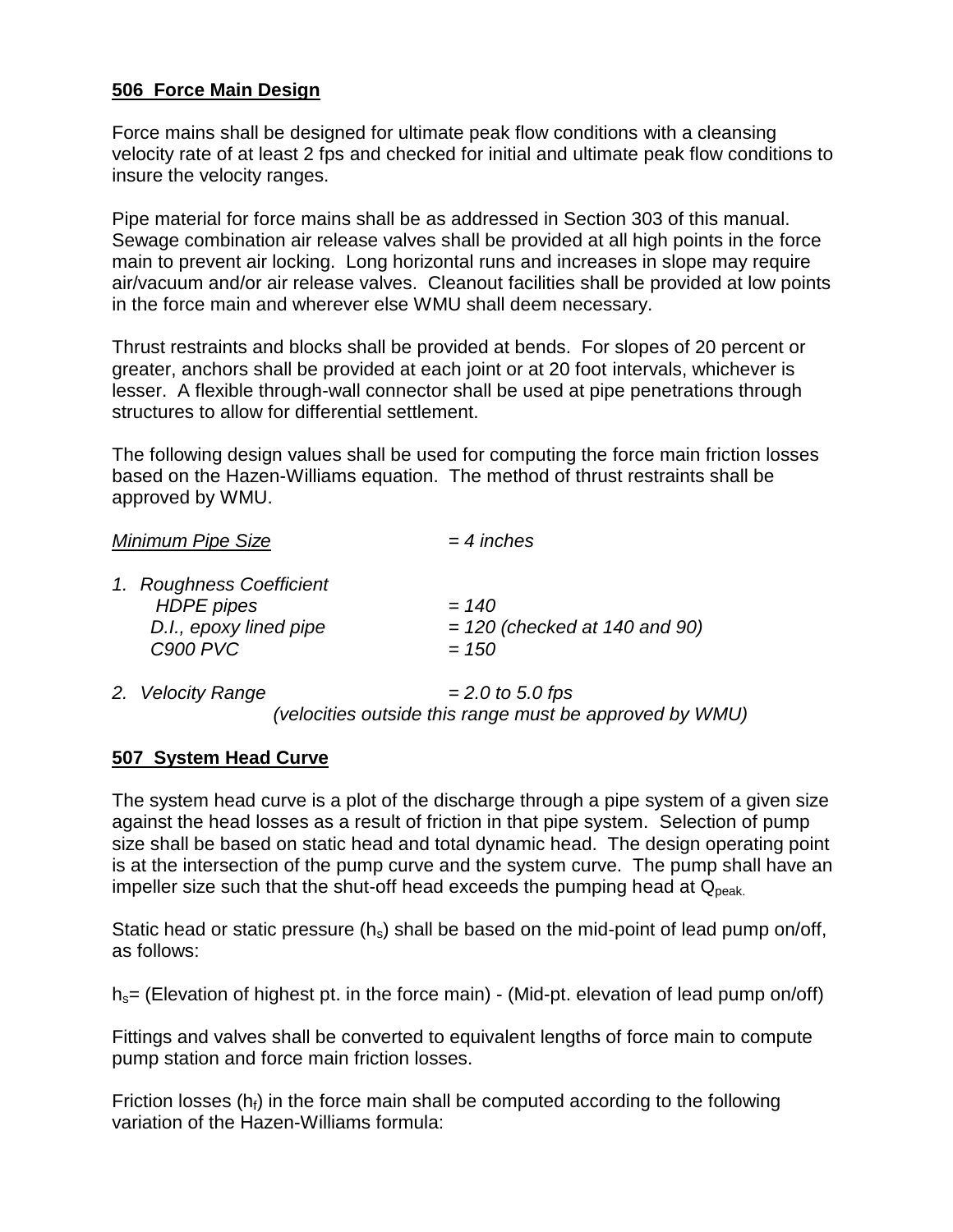$$
h_f = 10.44 \, \text{K} \, \frac{Q^{1.85}}{C^{1.85} \, (d^{4.8655})}
$$

*Where*

*L = Length of pipe in feet Q = Flow rate in gallons per minute C = Hazen-Williams coefficient d = Pipe Diameter in inches*

*Compute the total dynamic head as follows:*

*TDH = Static Head + Friction Loss*  $= h<sub>s</sub> + h<sub>f</sub>$ 

The TDH shall be calculated for both the roughness (C) coefficient shown previously, and per the pipe manufacturer's recommended roughness coefficient. Both system curves shall be plotted on the pump curve submitted.

The operating point for the selected pump shall fall in the range or initial peak flow to ultimate peak flow. The selected pump and pumping rate must be approved by WMU.

The pump efficiency shall be included in the final design submittal. Following pump selection, the system should be checked for low static head conditions (full wet well condition). The minimum head curve shall be plotted on the pump curve.

When the pump station is proposed to discharge into a gravity sewer, the capacity of the gravity sewer receiving the discharge shall be checked to determine the impact on the sewer's capacity.

When the pump station is proposed to discharge into a force main sewer, an analysis of the existing pump station shall be performed to evaluate the impact of the additional flow in the existing force main and the effect this situation will have on the existing pump(s) performance. The engineer shall check initial and ultimate flow conditions to see if the existing pump capacity is compromised. Conditions shall be checked when the existing pump is pumping and when it is not pumping. An analysis of the potential for reverse flow through the existing pumps shall be included. Where conditions warrant, an upgrade of the existing station may be required. Approval of systems that discharge into force mains will be evaluated on a case by case basis.

#### **508 Buoyancy**

Where high ground water conditions are anticipated buoyancy shall be analyzed on the wet wells and the conjunction manhole to determine whether additional methods of restraint are necessary. Mechanical equipment, water weight and other temporary loads shall not be included in the analysis. A safety factor of 1.5 (minimum) is required.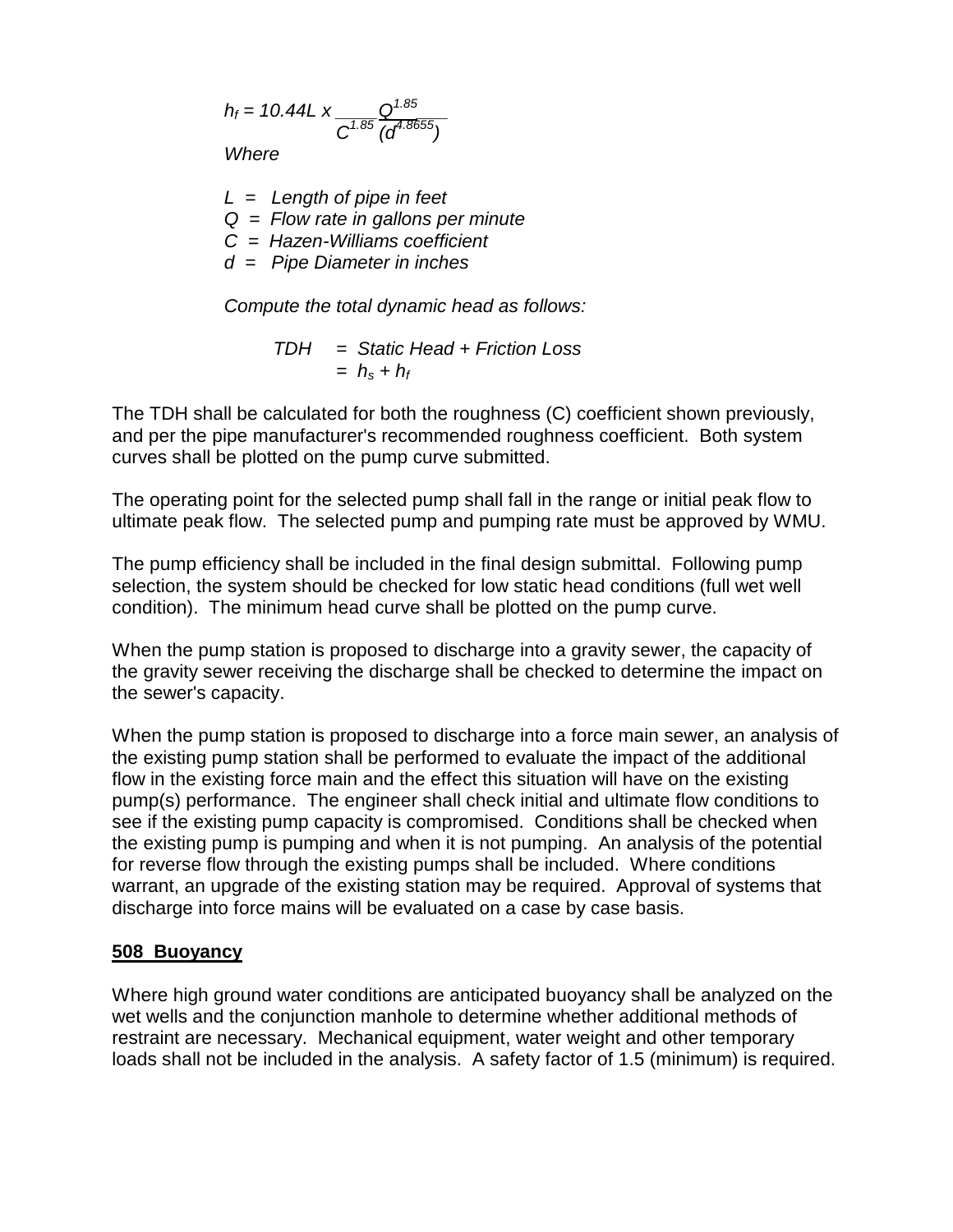Buoyancy Force shall be calculated as follows:

*Buoyancy Force = Displaced Volume x Unit Weight of Water*

*Opposing Force shall be calculated as follows:*

*Opposing Force = Weight of Structural Concrete (Pre-cast or Poured in Place) + Weight of Invert Fillets + Net Weight of Saturated Soil over Bottom Slab Extension + Any Additional Restraints (No mechanical or electrical components shall be included)*

Factor of Safety is calculated as follows*:*

*Factor of Safety = Opposing Force*  $\geq 1.5$  *Buoyant Force*

## **509 Force Main Pressure and Water Hammer Calculations**

Force main pressure and water hammer calculations shall be provided for the force main pipe proposed. Where water hammer is excessive, WMU may require provisions for controlling the closure rate of the check valves in the system.

# **510 Odor Control**

The design engineer shall consider the need for odor control if detention time in either the wet well or the force main, based on average flow, exceeds 30 minutes.

When odor control is warranted, the design engineer shall make a recommendation to correct potential odor problems. If chemicals and/or additives are approved for odor control, the systems shall be installed in accordance with applicable standard codes.

## **511 Pump Stations Components**

#### **511.1 Pumps**

Pumps shall be of the submersible type installed in the wet well and designed to handle unscreened, grit laden raw sewage. The motors shall be integrally mounted on top of the pump.

Motors shall be housed in an air or oil-filled watertight chamber for operation under liquid surface.

The pumps shall be designed to operate at a speed compatible with the impeller type.

For solids passing impellers, this speed should not exceed 1800 rpm. For recessed impellers, 3600 rpm will be allowed.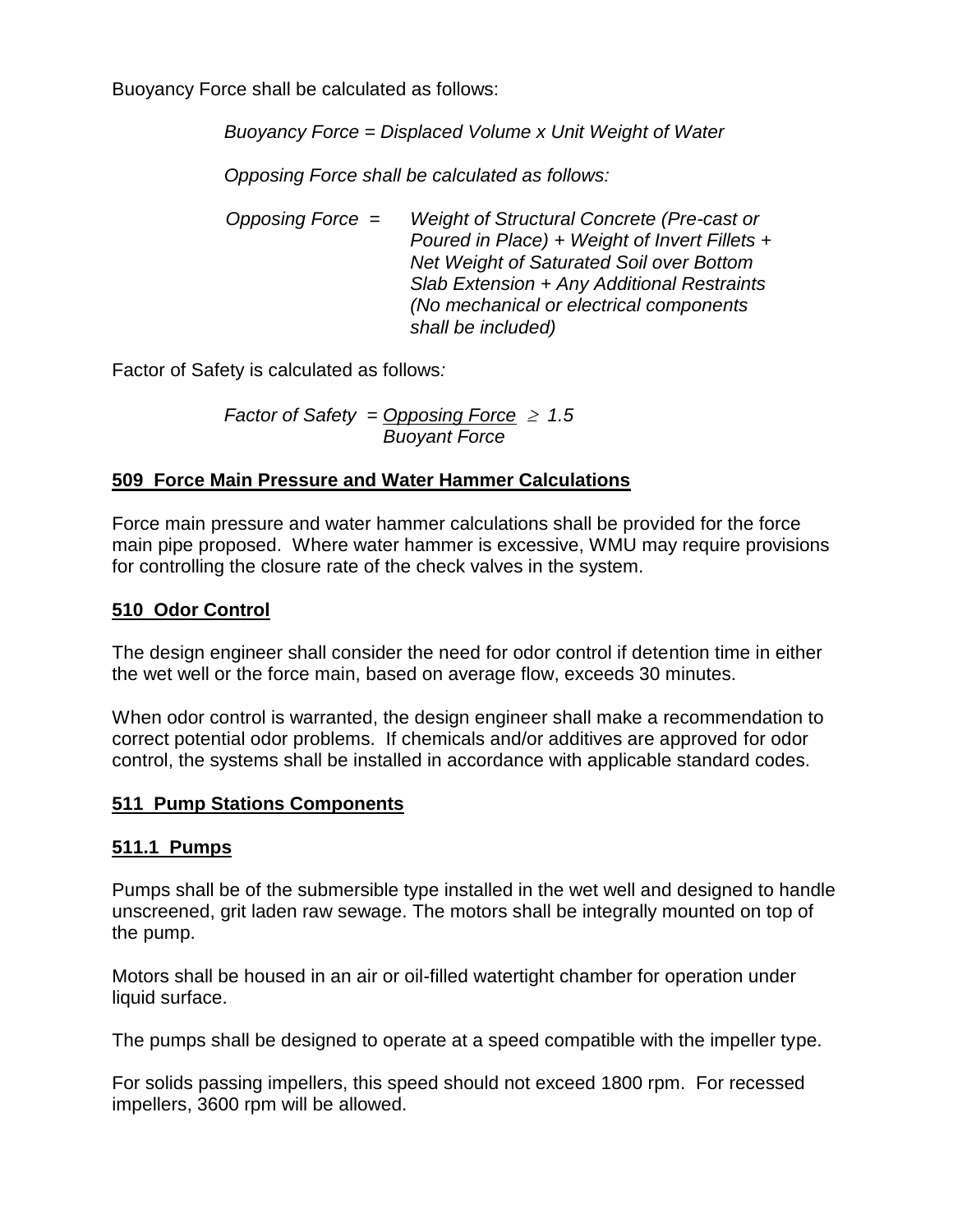The pump and motor shall be affixed to a rod mounted to the bottom of the wet well and extending to above the wet well hatch, so that the pump and motor can be lifted out of the wet well and mounted back in place without losing the alignment or having to drain the wet well.

The discharge connection elbow shall be permanently installed along with the discharge piping. The pump shall be automatically connected to the discharge connection elbow when lowered in place, and shall be easily removed for inspection or service. There shall be no need for personnel to enter the pump well for removal of the pump. Sealing of the pumping unit to the discharge connection elbow shall be accomplished by a simple linear downward motion of the pump. A sliding guide bracket shall be an integral part of the pumping unit. The entire weight of the pumping unit shall be guided by the guide bars and pressed tightly against the discharge connection elbow. Sealing of the discharge interface by means of a diaphragm or other flexible devices will not be acceptable. No portion of the pump shall bear directly on the floor of the sump. The pump, with its appurtenances and cable, shall be capable of continuous submergence under water without loss of watertight integrity to a depth of 1.5 times the shutoff head or 65 feet, whichever is greater.

Two pumps shall be installed in small stations having a design capacity of 700 GPM or less. Where flows exceed 700 GPM, three or more pumps shall be provided. In all stations, pumps shall be sized with such capacity that with any one pump out of service the remaining pumps will have the capacity to handle the maximum sewage flows.

Pumps and ancillary system components shall be as manufactured by Flygt, ABS, or Myers.

The design engineer should refer to the technical specifications for pump stations in the Section 4 of the Development Manual for detailed requirements concerning pump construction and materials, motors and accessories, and valves and piping.

## **512 Pump Control**

The pumping station shall be designed for manual and automatic pump operation using an electric mercury float switch system.

Should the design engineer wish to propose other methods of pump control, they will be evaluated on a case-by-case basin. WMU shall have final approval of the method of pump control.

The controls shall operate the pumps and shall perform automatic alternation and duplexing for two pumps or triplexing for three pumps. The alternator shall alternate the lead pump once the wet well has been pumped down to stop elevation. The alternator shall also provide for energizing the other pump(s) as a backup or lag pump if needed. Provisions shall also be made for overriding the alternator by manually selecting the pump sequence.

A step control or variable level scheme shall be used for the pump control. These schemes shall establish the following sequence of operations: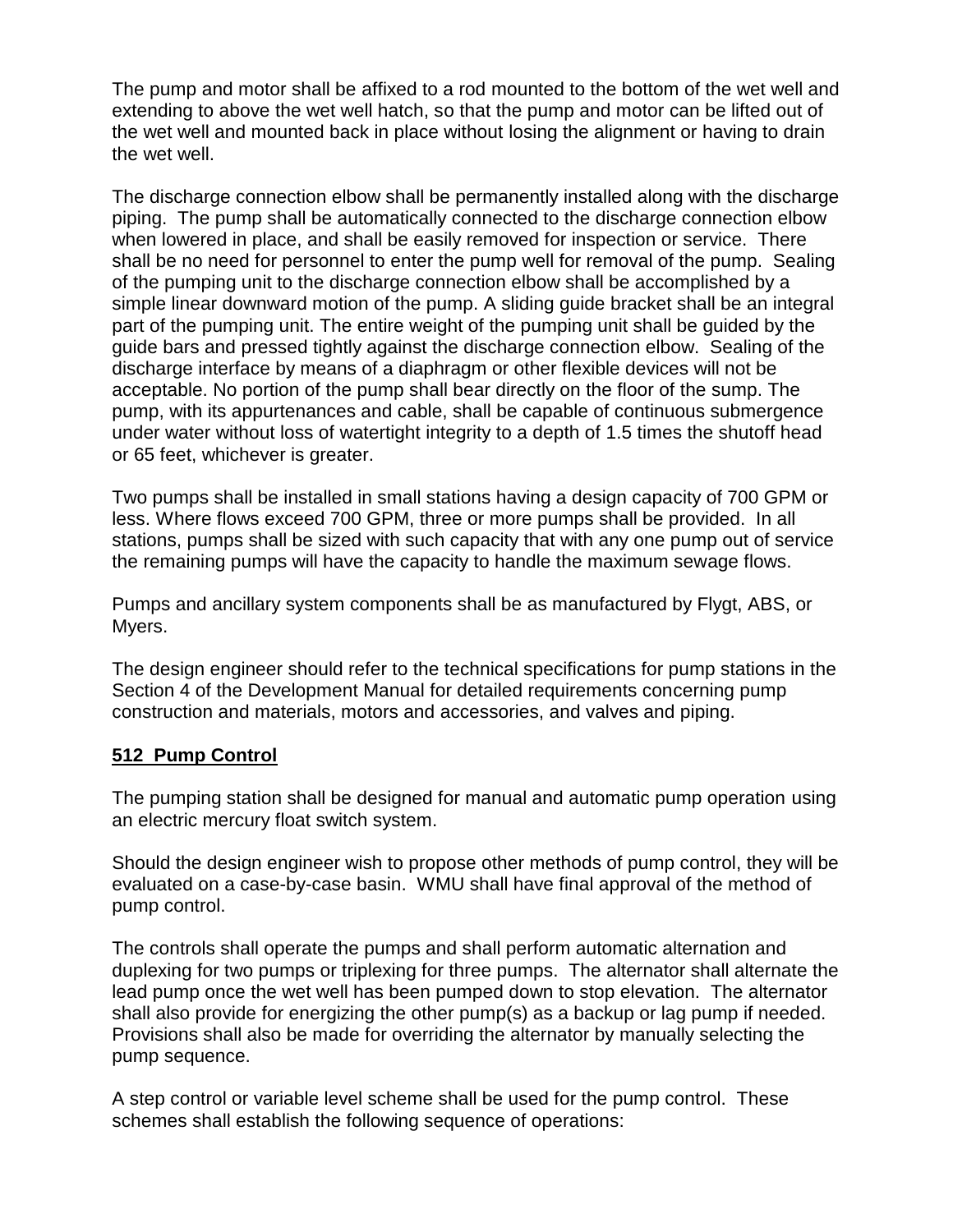Constant Speed Pumps – The lead pump shall start when the wet well volume from the pumps "off elevation" to the lead pump "start elevation" is equal to the volume derived in section 3 - 306. The minimum separation between these elevations shall be 6 inches with both wet wells in service, and 12 inches with one wet well in service.

If the influent sewage flow into the wet well is greater than the capacity of one pump, the second (and third, if a triplex station) pump shall start at predetermined levels (start elevations) and continue to run until the liquid level in the wet well(s) is pumped down to the "stop elevation" for all pumps.

Variable speed pumps: Will be considered by WMU on a case-by-case basis.

All pumps shall stop at a wet well level no lower than the mid-line of the motor of the largest pump. The low water alarm and cutout points for all pumps shall not be at a level lower than the top of the volute of the largest pump. A minimum control range of at least 3 feet is desirable between the maximum and minimum wet well levels. A manual power reset will be required after a low water cut-off. The high water alarm level shall be lower than the invert of the influent pipe and at least 6 inches above the last pump start elevation.

All levels will be determined based on motor manufacturers' recommendations for cycle times, provided the minimum cycle time of 7 and 1/2 minutes is met. Cycle time will be defined as the time between starts of the same pump under the worst expected condition.

Control interface devices on the inner door of the control cabinet shall include:

There shall be automatic alternation of the lead pump with a three position switch to control the following:

| Position | Operation                                                                    |
|----------|------------------------------------------------------------------------------|
| No. 1    | Pump #1 shall be lead pump                                                   |
| No. 2    | The lead pump shall change automatically after each stop of the<br>lead pump |
| No. 3    | Pump #2 shall be the lead pump                                               |

*For triplex stations, more positions will be necessary*

*Pump Motor Control Switches – Three position switches which provide the following:*

| Position | Operation                                                |
|----------|----------------------------------------------------------|
| Hand     | Pump motor starts and runs until switch position changes |
| Off      | Pump motor will not run                                  |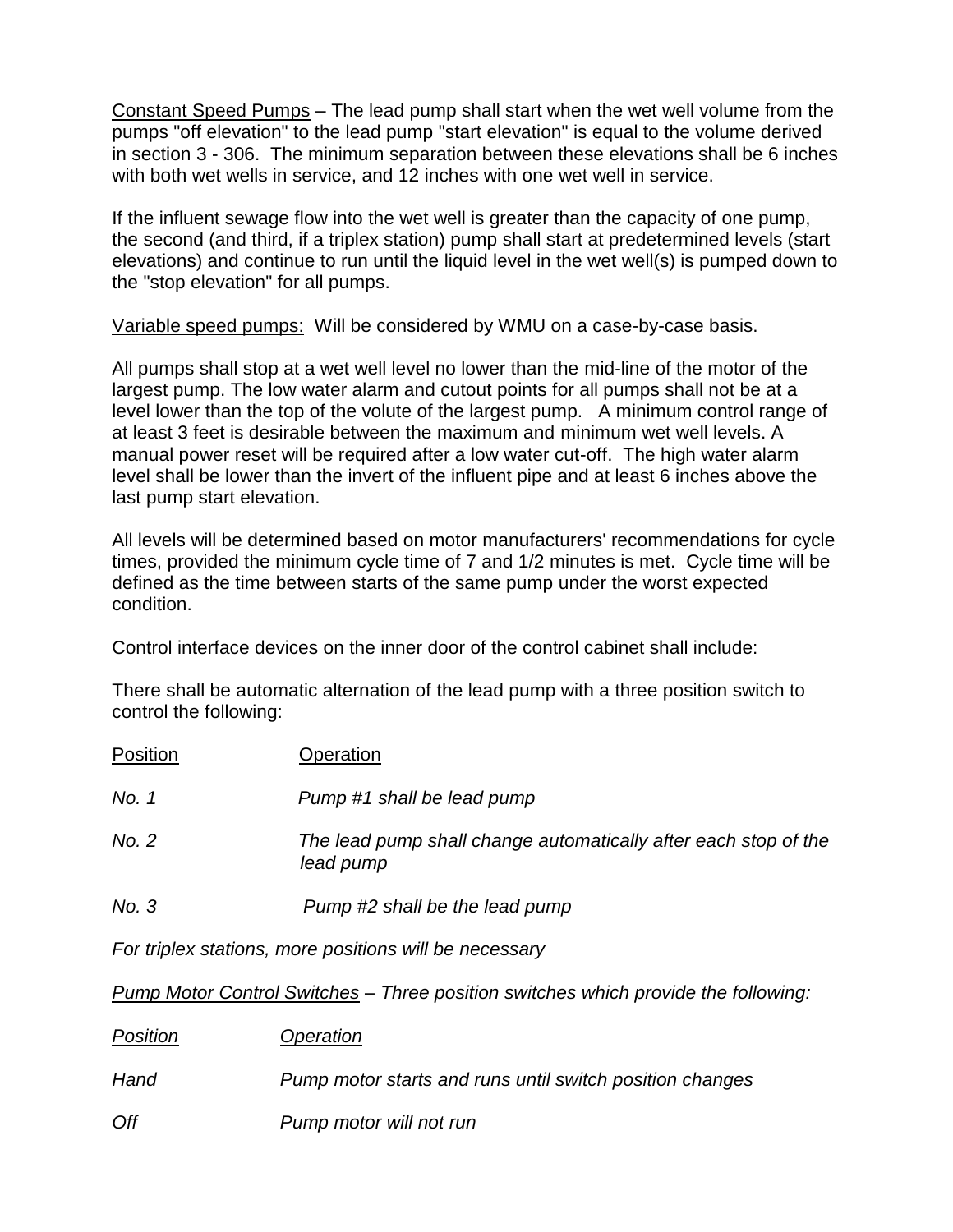#### *Auto Pump motor is controlled by the operation sequence previously mentioned.*

There shall be a green pilot light for each pump to indicate that the pump is running.

There shall be a red pilot light for each pump to indicate pump overheat, and an amber pilot light for each pump to indicate pump seal leak. The warning pilot lights shall be appropriately labeled.

There shall be a momentary push button for manually resetting the alarms.

There shall be an AC voltmeter and ammeter to monitor the incoming service. The meters shall indicate volts/amps on an arc or digital scale. Each shall be rated from 0 to an appropriate full-scale value. The voltmeter shall have a selector switch to monitor voltage between any two phases or to ground. The ammeter shall have a threeposition selector switch to monitor line current on any phase.

Elapsed time meters for each pump to indicate the pump run times shall be provided. The meters shall be non-resettable, capable of registering elapsed time up to 99,999.9 hours.

Sensors and control hardware shall be provided to monitor the following conditions:

- a) *Motor-stator over-temperature*
- b) *Seal leakage*
- c) *Loss-of-phase, phase reversal, or under-voltage.*
- d) *Electrical overload (solid state, temperature compensated).*

All of these conditions shall de-energize the appropriate pump(s) with the exception of seal leakage. Motor-stator over-temperature and seal leakage are to be indicated individually in the control panel. Motor-stator over-temperature and electrical overload shall require a manual reset in the control panel before pump re-start.

The motor-stator over-temperature circuitry shall be automatically re-enabled after a power outage.

Loss-of-phase, phase reversal or under-voltage condition shall de-energize all pumps. The monitor for these conditions shall reset automatically once the problem parameter falls within its appropriate range. If, after the monitor has reset, the control system calls for more than one pump, the additional pump(s) shall be energized after a time delay.

A local alarm system is required on all pump stations, in addition to the telemetry alarm system. It shall be enclosed in a NEMA 4X stainless steel enclosure. The alarm system shall be powered by a 12-volt maintenance free battery with a solid state battery charger. The battery shall be capable of powering the station alarm light for five hours without recharging. The battery charger shall be capable of powering the alarm light continuously in addition to providing the maximum charging current to the battery.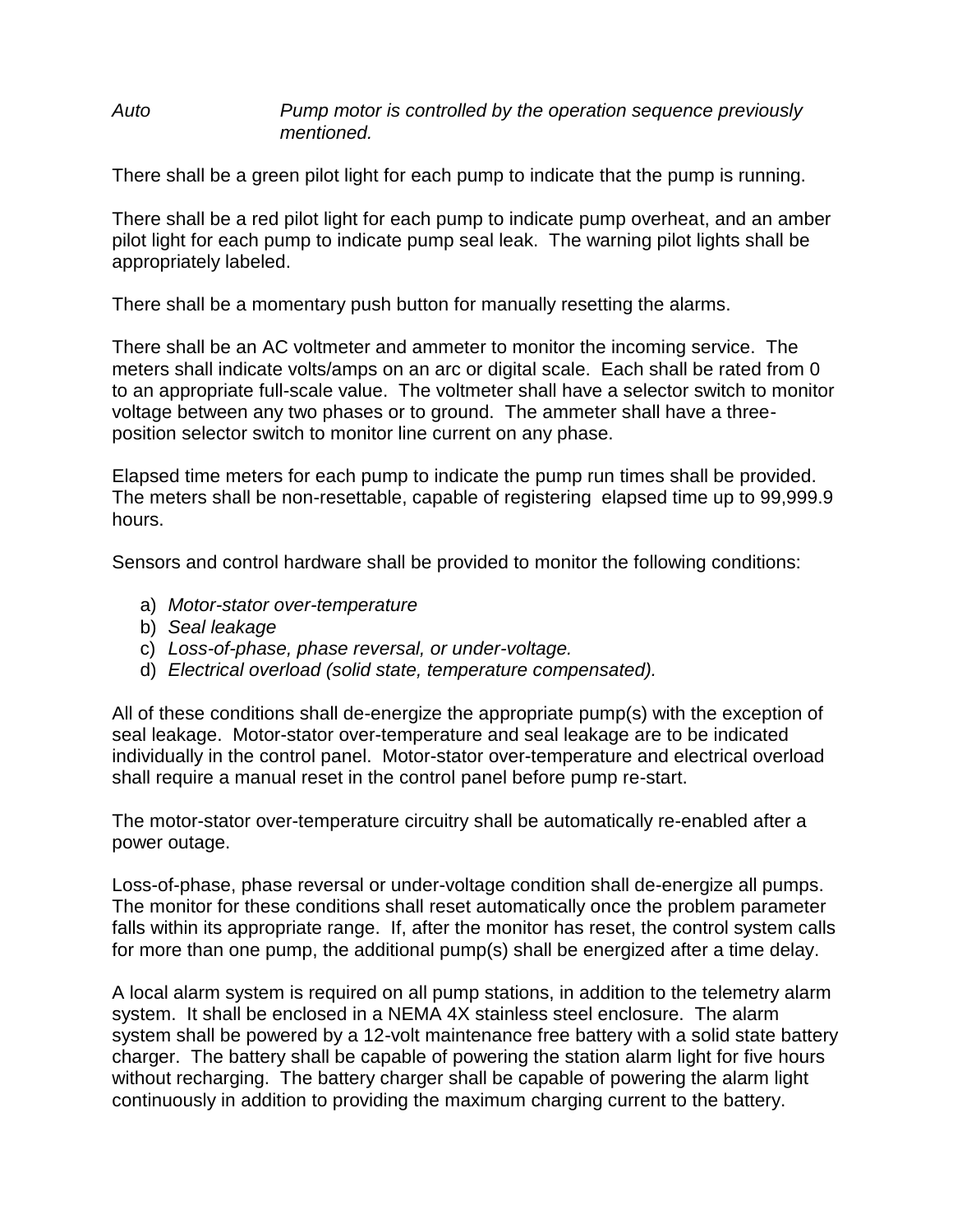The following local alarm conditions shall be provided:

- a) *High wet well level*
- b) *Power failure*

These alarms shall annunciate locally via a red flashing light. The light shall remain on during an alarm condition, and de-energize automatically upon reset or satisfaction of the listed alarm conditions.

#### **513 Pump Station Electrical Criteria**

All electrical documents shall be signed and sealed by a Professional Engineer currently registered in the Commonwealth of Kentucky.

All systems, designs, and procedures are to meet or exceed the requirements of the latest issue of the following codes or standards:

| <b>Kentucky Building Code</b>                           | KBC        |
|---------------------------------------------------------|------------|
| <b>National Electrical Code</b>                         | <b>NEC</b> |
| Underwriters Laboratories, Inc.                         |            |
| <b>Factory Mutual System</b>                            |            |
| <b>National Fire Protection Association</b>             |            |
| <b>National Electrical Manufacturers Association</b>    |            |
| Occupational Safety and Health Administration           |            |
| Kentucky Occupational Safety and Health Standards Board |            |

Pumps and equipment shall normally be designed to operate from a 230/460 volt, three phase power source. No single-phase to three-phase converters will be allowed without express permission from WMU. Larger stations may require larger voltages and should be studied on an individual basis. Power transformers will be required to facilitate auxiliary equipment on 120 volts. All motor starters and controls shall be located in a factory assembled control cabinet, located at ground floor level in the station superstructure.

If there is no superstructure included in the design, pump control cabinets shall be suitable for outdoor installation with NEMA Type 4X classification to provide watertight and tamper-proof service. Control centers shall be mounted on suitable pedestals and installed to the side of the wet well.

All conductors shall be insulated, stranded, copper wire rated at 600 volts, minimum.

Fusible disconnect switches shall be provided and rated for use as service entrance equipment and shall be housed in a NEMA 4X stainless steel enclosure.

Reduced-voltage starting, if required, shall utilize solid-state motor starters with bypass contactors. The solid-state starters shall be used to start and stop the pumps with the bypass contactor utilized for full pump speed.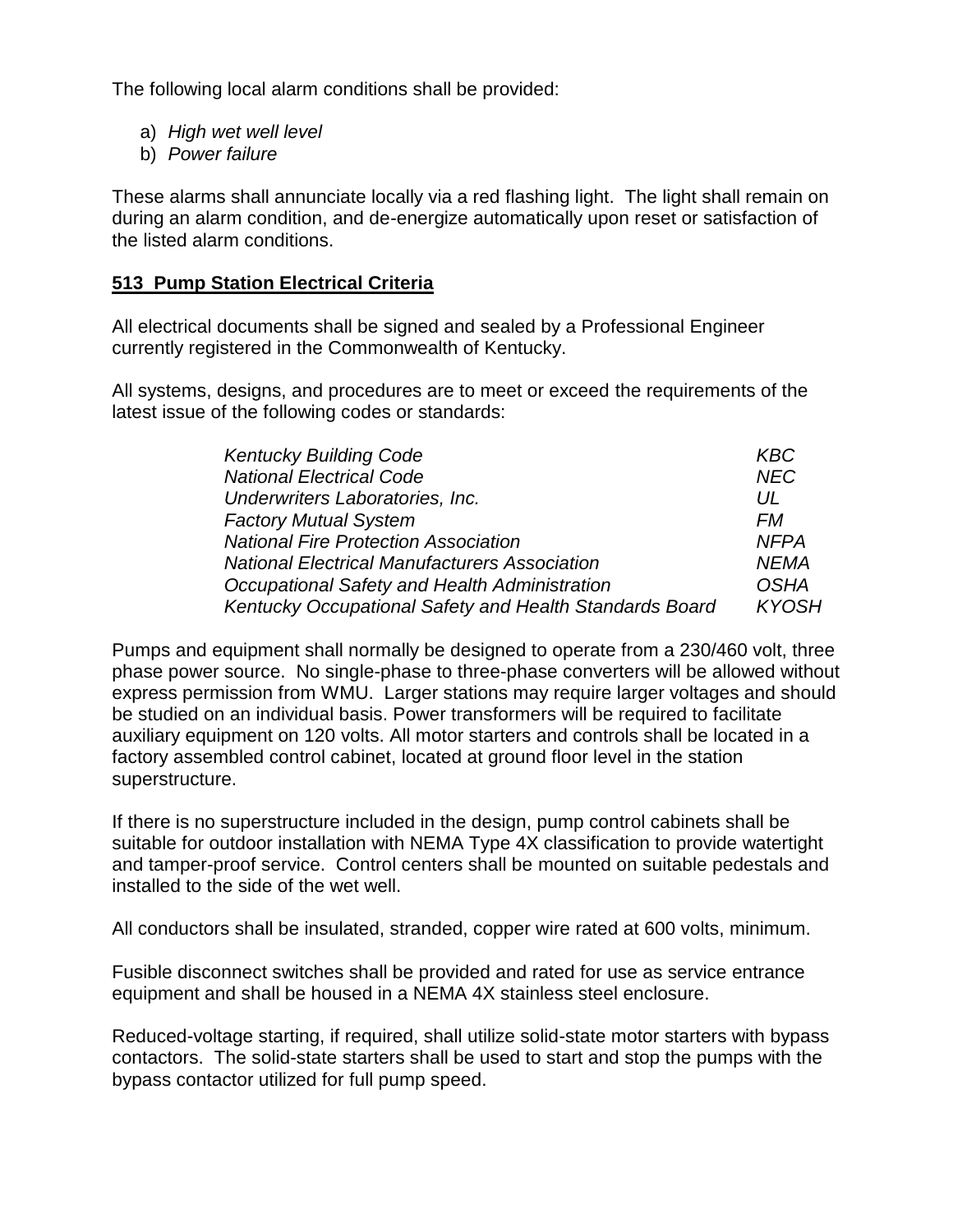The following key issues must be addressed in the design with calculations and/or NEC references to verify such:

- *a) Service size*
- *b) Feeder/service conductor size*
- *c) Ground conductor size*
- *d) Feeder/service disconnect size*
- *e) Feeder/service over-current protection*
- *f) Branch circuit conductor size*
- *g) Branch circuit type of protection*
- *h) Branch circuit over-current protection rating*
- *i) Motor controller size and overload protection rating*
- *j) Pump control system transformer over-current protection*
- *k) Available fault current*
- *l) Ground fault protection*
- *m) Spare capacity for future growth (where appropriate)*
- *n) Lightning surge protection*

# **514 Emergency Power**

Emergency standby power will be required on all sites. The cost for the emergency standby power shall be borne by the developer.

All emergency standby power shall be provided with a permanent in-place electrical generator powered by an internal combustion engine. These stations shall be totally automatic and shall include all the necessary transfer switches and other components. The electrical generators shall be installed a sufficient distant from the station wet well, to prevent corrosion from the fumes created in the wet well.

# **515 Pump Station Heat and Ventilation**

All pumping stations that include a housing superstructure shall be provided with automatically controlled heating, dehumidification and ventilation equipment. Small pumping stations shall be supplied with thermostatically controlled strip or electrical heaters and larger stations shall be heated by gas, electric, or oil fired heating equipment.

Adequate fresh air ventilation shall be provided for all pump stations. A separate, positive supply of fresh air furnished by mechanical ventilation (blower) is required to independently ventilate the superstructure and the wet wells and/or screening areas if screens or mechanical equipment requiring maintenance or inspection are located in these areas. The blades on the blowers shall be of a non-sparking material.

The blower for the wet wells, if required, shall provide at least 12 complete air changes per hour for continuous operation and 30 complete air changes per hour for intermittent operation. Motors and blowers for the wet well areas shall be located outside the wet wells.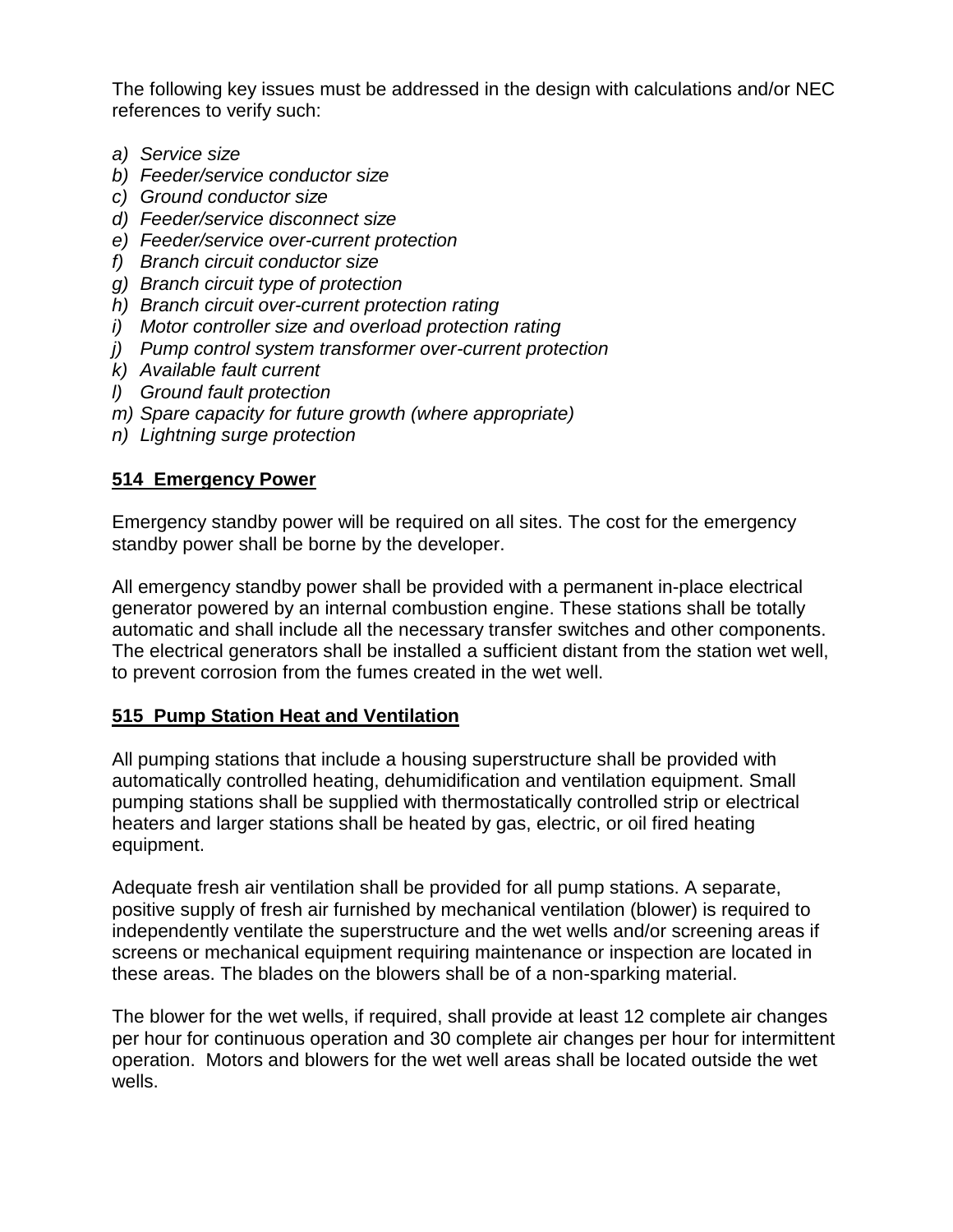The blower for the dry well superstructure shall provide at least 6 complete air changes per hour for continuous operation and 30 complete air changes per hour for intermittent operation. Blowers shall force air in to the structure not exhaust air from the structure.

Provision shall be made to control the ventilation and lights from one single switch and should be conveniently located to allow the ventilation and lights to be turned on prior to entering the structure.

## **516 Flow Monitoring**

The pump station shall be provided with a full bore magnetic flow meter, suitable for sanitary sewer service, installed in a separate concrete vault downstream of the valve vault.

The flow meter will measure both flow rate and total flow by means of variance in a magnetic induction field. Flow measurement by ultrasonic means will not be acceptable.

The output of the magnetic flow meter will be transmitted to the pump control panel by means of a 4-20 mA (milliamp) signal in a shielded cable and shown on a digital display mounted in the panel. The display shall read in gallons, and be operator switchable between flow rate in gallons per minute and total flow in thousands of gallons.

#### **517 Remote Monitoring**

Whenever a new site is incorporated into the Utilities operations, or an existing site's control system is replaced or the majority of it modified, the control system shall be designed so that it can be added into the existing SCADA hierarchy.

All sewage pumps stations shall have a local Programmable Logic Controller (PLC) used for monitoring only. In some instances especially on bigger pump stations it may be used for control and monitoring. PLC for pump station shall have the capability to control the pump station if required with minor changes. At all well/tank sites the PLC shall control the pumps and other equipment.

PLC's shall be furnished completely configured, programmed and tested providing the specified communication, monitoring, display, input/output, annunciation, computational and other requirements for operation within the existing SCADA system. Any additional components required for operation, whether specifically referenced herein or not, shall be provided.

The PLC system shall be based on a scalable modular multi-use open architecture platform that can be efficiently applied to perform the necessary functions of each site. Each controller/telemetry unit shall be a modular hardware style PLC consisting of a CPU with adequate memory and instructions, power supply, local and remote input/output modules, communications ports, and all other components required to make the unit perform all of the functions required in this specification.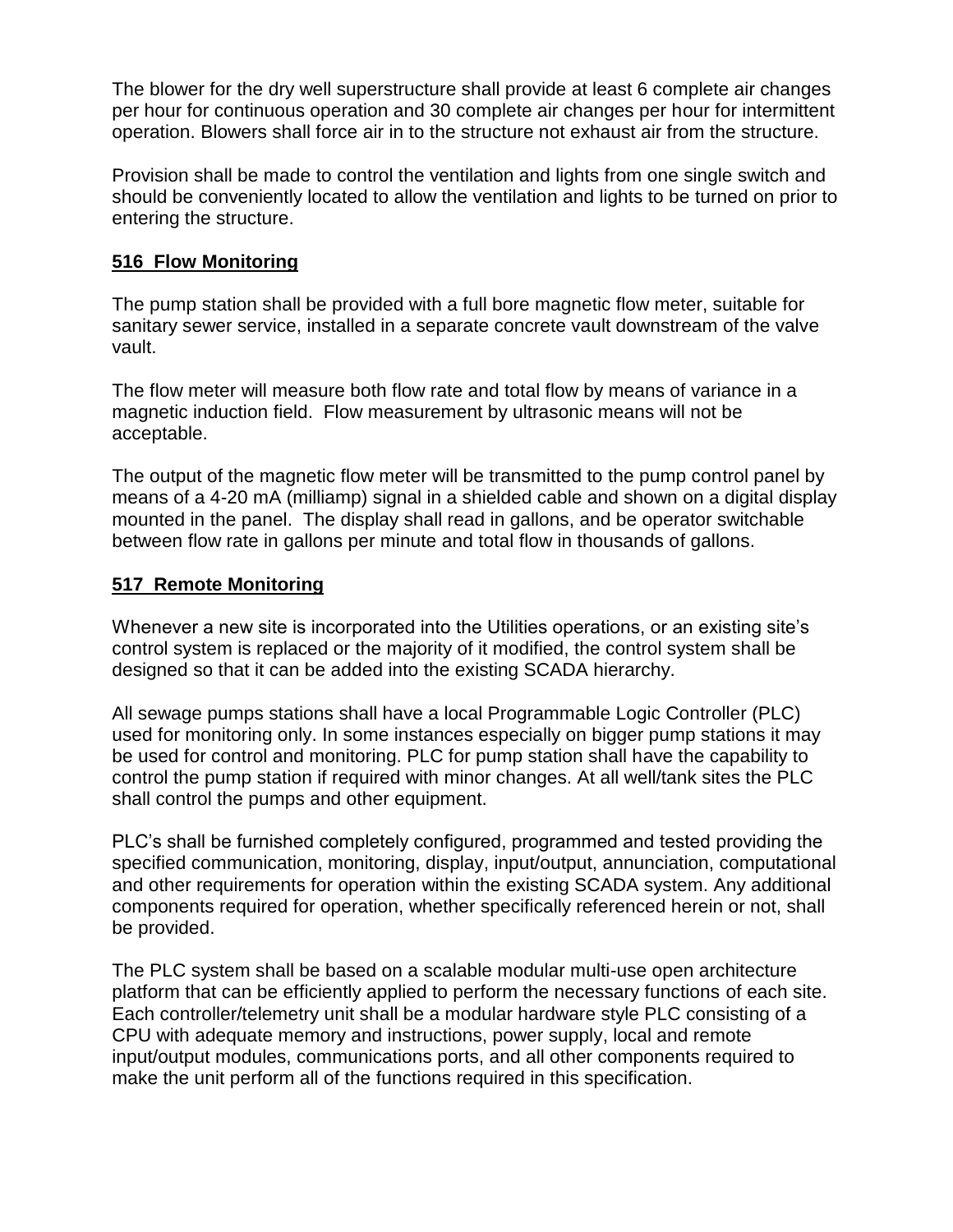The architecture shall meet the requirements as herein defined and allow economical expansion of function and features based on new and evolving technologies. Systems using non-scalable and/or closed proprietary architectures shall not be acceptable.

PLC system for wastewater SCADA system shall be based on an existing data concentrator PLC at WMU and a PLC at each remote pump stations. Data concentrator PLC is an Allen Bradley SLC 5/05 PLC with Ethernet processor. The primary functions of data concentrator PLC is poll the remote sites over radio network or CDMA network and collect data from each site. This data typically includes wet well level, station flow, run time and run counts for all the pumps, power and generator status, alarms etc. Communication failure with remote PLC shall create an alarm for SCADA. Data concentrator PLC shall also synchronize PLC clocks at the remote pump stations.

# **517.1 PLC Panels**

PLC Panels shall be NEMA 4X, fiber glass enclosures. Enclosures shall be provided with swing out panels to allow mounting the local operator interface units (OIT) inside the enclosure. PLC panels shall have individual circuit breakers for each device in the panel. PLC panels shall also be provided with uninterruptible power supplies (UPS) to back up the PLC and telemetry hardware for at least 1 hour of power loss.

# **517.2 PLC Hardware Requirements**

PLC at remote sites shall be from Allen Bradley, ControlLogix family with adequate memory and instruction sets required to make the unit perform all of the functions required by this specification. It is required that the same model PLC device be used throughout the SCADA system providing a complete solution with one common technology. This is to insure complete system continuity, compatibility between like devices, enhancing overall system efficiency by the reduced need to learn, maintain, support and carry spare parts for multiple technologies.

All control signals, status signals, alarm and process variable data shall be transmitted and received between the central location and any remote sites via the radio network. The master and remote PLCs shall be capable of stand-alone control to maintain programmed logic. Remote pump stations PLC's shall be provided with 120 VAC discrete input modules and relay output modules. Analog input and output modules shall be provided with 4-20 mA range. Actual I/O count will vary from pump station to pump station.

# **517.3 PLC Communication Options**

The PLC's shall be supplied with minimum two (2) RS-232 communication ports. The ports shall support DF1 and MODBUS protocol as minimum.

## **517.4 PLC software**

PLC's shall be programmed with Allen Bradley RSLogix Studio 5000 software.